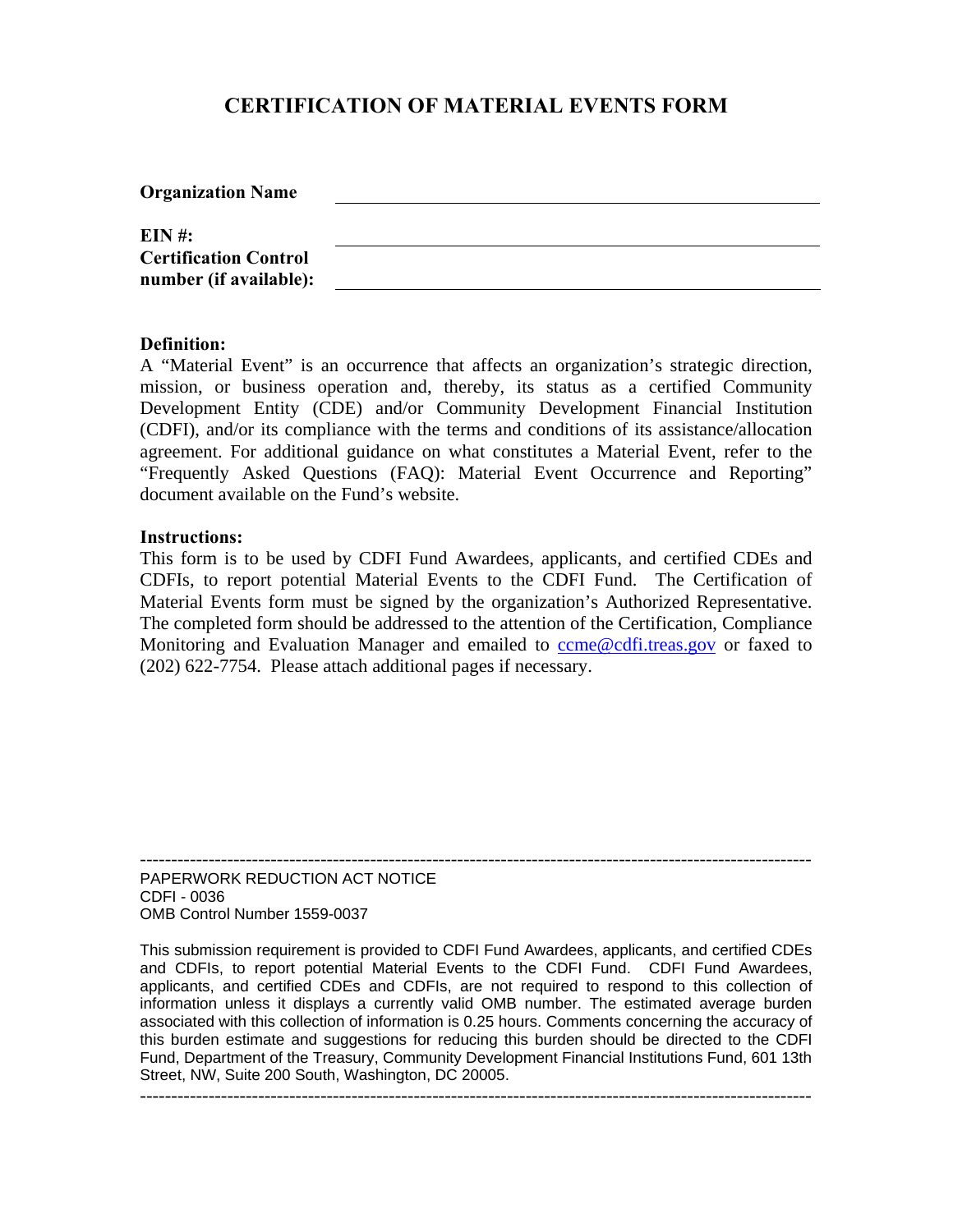### **Please check the appropriate box for the reporting entity as of the date this form is signed:**

 $\Box$  I certify that no Material Event has occurred in the reporting entity since the date of its most recent certification/re-certification and/or the most recent submission of a Material Events Form.

 $\Box$  A Material Event(s) has (have) occurred in the above-named organization. I certify that the event(s) listed below constitute all of such Material Events (attach additional pages if needed).

## **Explanation of Material Event**

Please provide a narrative explanation regarding the Material Event affecting the organization including, a timeline and the name and contact information of key people involved in the action.

Date of Material Event(s):

Explanation of Material Event(s):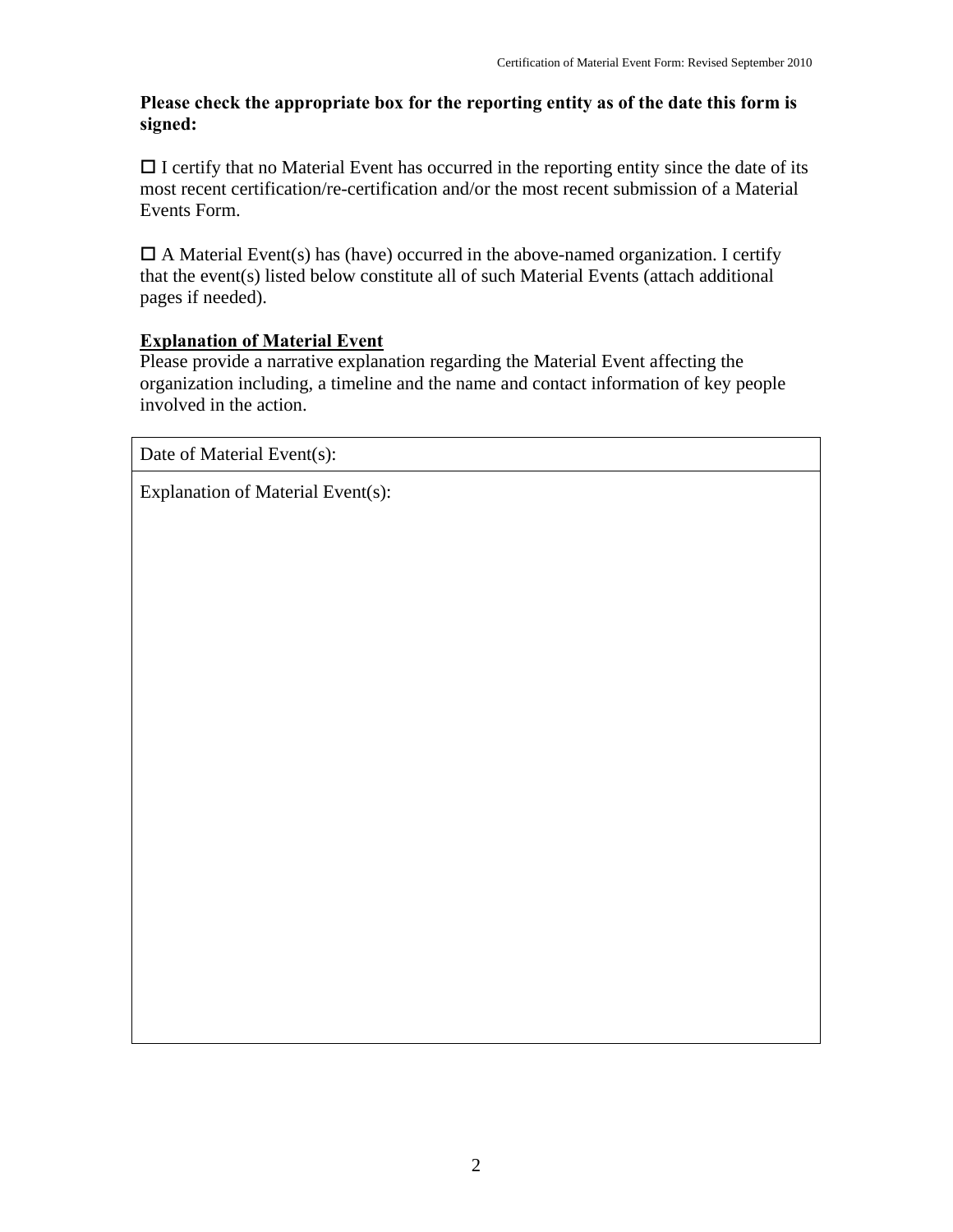#### **Please answer the following questions with respect to the Material Event(s) affecting the organization:**

1. Will the event(s) have any effect on the key personnel (e.g., management team and/or Governing Board) of the organization?  $\Box$ Yes  $\Box$ No

\_\_\_\_\_\_\_\_\_\_\_\_\_\_\_\_\_\_\_\_\_\_\_\_\_\_\_\_\_\_\_\_\_\_\_\_\_\_\_\_\_\_\_\_\_\_\_\_\_\_\_\_\_\_\_\_\_\_\_\_\_\_\_\_\_\_\_\_\_\_\_  $\mathcal{L}_\text{max}$  and the contract of the contract of the contract of the contract of the contract of the contract of the contract of the contract of the contract of the contract of the contract of the contract of the contrac

If yes, please describe:

2. Will the event(s) have any effect on the organization's business strategy (e.g., project selection criteria, product/investment criteria, investments in unrelated entities, etc.)? **□**  $\Box$ **Yes**  $\Box$ **No** 

\_\_\_\_\_\_\_\_\_\_\_\_\_\_\_\_\_\_\_\_\_\_\_\_\_\_\_\_\_\_\_\_\_\_\_\_\_\_\_\_\_\_\_\_\_\_\_\_\_\_\_\_\_\_\_\_\_\_\_\_\_\_\_\_\_\_\_\_\_\_\_ \_\_\_\_\_\_\_\_\_\_\_\_\_\_\_\_\_\_\_\_\_\_\_\_\_\_\_\_\_\_\_\_\_\_\_\_\_\_\_\_\_\_\_\_\_\_\_\_\_\_\_\_\_\_\_\_\_\_\_\_\_\_\_\_\_\_\_\_\_\_\_ \_\_\_\_\_\_\_\_\_\_\_\_\_\_\_\_\_\_\_\_\_\_\_\_\_\_\_\_\_\_\_\_\_\_\_\_\_\_\_\_\_\_\_\_\_\_\_\_\_\_\_\_\_\_\_\_\_\_\_\_\_\_\_\_\_\_\_\_\_\_\_

\_\_\_\_\_\_\_\_\_\_\_\_\_\_\_\_\_\_\_\_\_\_\_\_\_\_\_\_\_\_\_\_\_\_\_\_\_\_\_\_\_\_\_\_\_\_\_\_\_\_\_\_\_\_\_\_\_\_\_\_\_\_\_\_\_\_\_\_\_\_\_

\_\_\_\_\_\_\_\_\_\_\_\_\_\_\_\_\_\_\_\_\_\_\_\_\_\_\_\_\_\_\_\_\_\_\_\_\_\_\_\_\_\_\_\_\_\_\_\_\_\_\_\_\_\_\_\_\_\_\_\_\_\_\_\_\_\_\_\_\_\_\_

\_\_\_\_\_\_\_\_\_\_\_\_\_\_\_\_\_\_\_\_\_\_\_\_\_\_\_\_\_\_\_\_\_\_\_\_\_\_\_\_\_\_\_\_\_\_\_\_\_\_\_\_\_\_\_\_\_\_\_\_\_\_\_\_\_\_\_\_\_\_\_ \_\_\_\_\_\_\_\_\_\_\_\_\_\_\_\_\_\_\_\_\_\_\_\_\_\_\_\_\_\_\_\_\_\_\_\_\_\_\_\_\_\_\_\_\_\_\_\_\_\_\_\_\_\_\_\_\_\_\_\_\_\_\_\_\_\_\_\_\_\_\_ \_\_\_\_\_\_\_\_\_\_\_\_\_\_\_\_\_\_\_\_\_\_\_\_\_\_\_\_\_\_\_\_\_\_\_\_\_\_\_\_\_\_\_\_\_\_\_\_\_\_\_\_\_\_\_\_\_\_\_\_\_\_\_\_\_\_\_\_\_\_\_

\_\_\_\_\_\_\_\_\_\_\_\_\_\_\_\_\_\_\_\_\_\_\_\_\_\_\_\_\_\_\_\_\_\_\_\_\_\_\_\_\_\_\_\_\_\_\_\_\_\_\_\_\_\_\_\_\_\_\_\_\_\_\_\_\_\_\_\_\_\_\_ \_\_\_\_\_\_\_\_\_\_\_\_\_\_\_\_\_\_\_\_\_\_\_\_\_\_\_\_\_\_\_\_\_\_\_\_\_\_\_\_\_\_\_\_\_\_\_\_\_\_\_\_\_\_\_\_\_\_\_\_\_\_\_\_\_\_\_\_\_\_\_ \_\_\_\_\_\_\_\_\_\_\_\_\_\_\_\_\_\_\_\_\_\_\_\_\_\_\_\_\_\_\_\_\_\_\_\_\_\_\_\_\_\_\_\_\_\_\_\_\_\_\_\_\_\_\_\_\_\_\_\_\_\_\_\_\_\_\_\_\_\_\_

If yes, please describe:

3. Will the event(s) have any effect on the organization's CDFI and/or CDE certification status (e.g., Accountability, Target Market/Service Area, etc.)? **TYes TNo** 

If yes, please describe:

4. Will the event(s) have any effect on the organization's ability to administer any current or anticipated awards from one or more of the CDFI Fund's award programs, including drawing down undisbursed and/or raising additional Qualified Equity Investments  $(OEIs)?$   $\Box$ Yes  $\Box$ No

If yes, please describe:

5. Will the event(s) result in any changes to one or more myCDFI Fund accounts (e.g., legal name, EIN, fiscal year, etc.)?  $\Box$ Yes  $\Box$ No

If yes, please describe: